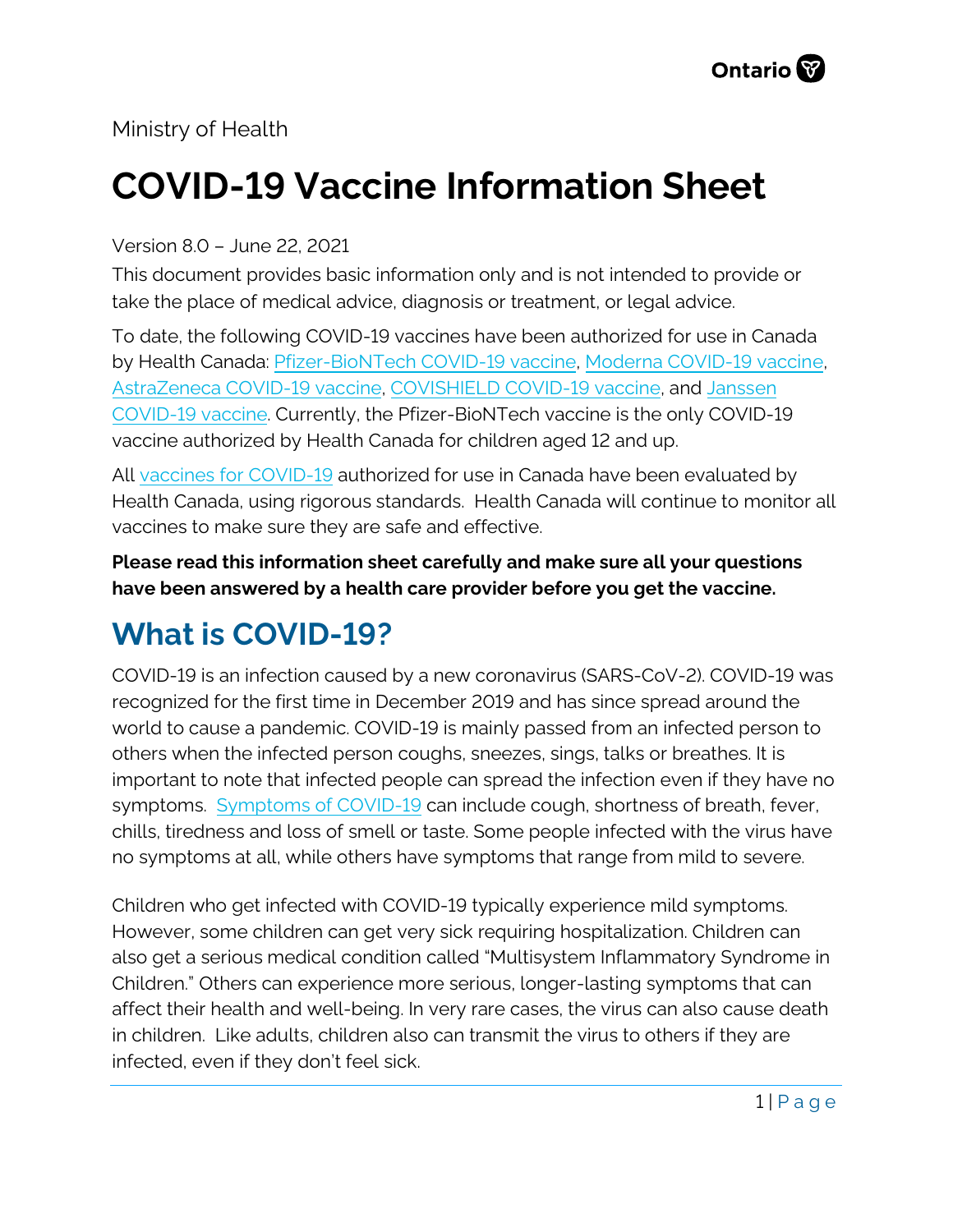### **How do the vaccines protect against COVID-19?**

All vaccines work by presenting our body with something that looks like the infection so that our immune system can learn how to produce its own natural protection. This natural protection then helps to prevent future illness if you come into contact with the COVID-19 virus in the future. **You cannot get COVID-19 from the vaccine.**

More detailed information on how COVID-19 vaccines provide protection can be found on [Public Health Ontario's \(PHO\) COVID-19 Vaccines](https://www.publichealthontario.ca/en/diseases-and-conditions/infectious-diseases/respiratory-diseases/novel-coronavirus) webpage and [What You](https://www.publichealthontario.ca/-/media/documents/ncov/factsheet/2021/01/vac/factsheet-covid-19-vaccines.pdf?la=en)  [Need to Know About mRNA](https://www.publichealthontario.ca/-/media/documents/ncov/factsheet/2021/01/vac/factsheet-covid-19-vaccines.pdf?la=en) Vaccines and [What You Need to Know About Viral](https://www.publichealthontario.ca/-/media/documents/ncov/vaccines/2021/04/covid-19-fact-sheet-viral-vector-vaccines.pdf?la=en)  [Vector Vaccines.](https://www.publichealthontario.ca/-/media/documents/ncov/vaccines/2021/04/covid-19-fact-sheet-viral-vector-vaccines.pdf?la=en) 

**All COVID-19 vaccines authorized for use in Canada are effective at protecting against symptomatic, lab-confirmed disease.** In large studies where people were given the vaccines, all of the vaccines worked very well to prevent people from becoming sick with symptomatic, lab-confirmed COVID-19. Vaccine efficacy 14 days after dose one and before dose two is estimated to be over 90% for Pfizer-BioNTech and Moderna and over 70% for AstraZeneca and COVISHIELD. Vaccine efficacy after dose two at the recommended interval is estimated to be over 90% for Pfizer-BioNTech and Moderna and over 80% for AstraZeneca and COVISHIELD. It is important that you receive both doses of the vaccines, Pfizer-BioNTech, Moderna, AstraZeneca or COVISHIELD since they are two dose vaccine series. Long-term protection against COVID-19 is not achieved until after the second dose of vaccine is received for two dose vaccines. **All of the COVID-19 vaccines authorized for use in Canada are highly effective at preventing hospitalizations.**

The Pfizer-BioNTech vaccine has been demonstrated to be highly effective at protecting against COVID-19 for individuals 12 and over. The Pfizer-BioNTech clinical trial studied 2,260 youth aged 12 to 15 years old in the United States. In the trial, there were 18 cases of COVID-19 in the group that did not get the vaccine (the "placebo" group) compared to zero cases in the vaccinated group. Based on these results, the vaccine was calculated to be 100% effective in the trial.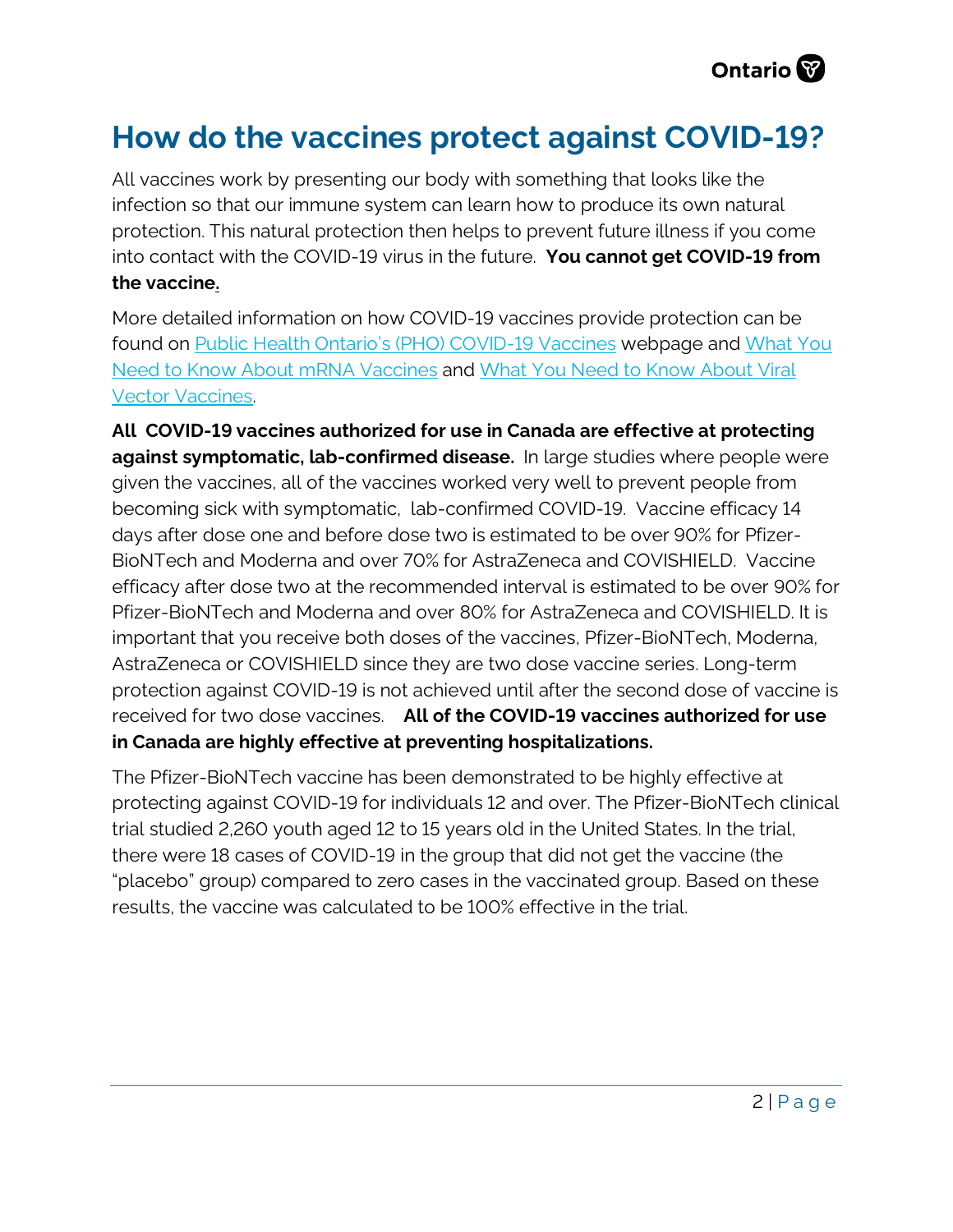

#### **Who can receive these vaccines?**

A complete vaccine series should be offered to individuals without contraindications to the vaccine and in currently identified priority groups.

- The Pfizer-BioNTech COVID-19 vaccine is currently authorized for individuals 12 years of age and older.
- The Moderna COVID-19 vaccine is currently authorized for individuals 18 years of age and older.
- The AstraZeneca COVID-19 vaccine and COVISHIELD is currently authorized for individuals 18 years of age and older. At this time, Ontario has paused the rollout and administration of first doses of AstraZeneca/COVISHIELD COVID-19 vaccines. At present, this vaccine is being offered to individuals 40 years of age and older for second doses only.

To find out if you are eligible to receive the vaccine at this time based on prioritization please refer to [Ontario's COVID-19 vaccination plan.](https://covid-19.ontario.ca/ontarios-covid-19-vaccination-plan) 

You will be counselled on the benefits and risks of the vaccine you are recieving prior to receiving the vaccine.

If you have experienced major venous and/or arterial thrombosis (blood clot) with thrombocytopenia (low platelets) following vaccination with any vaccine **you cannot get** the AstraZeneca/ COVISHIELD COVID-19 vaccine.

If you have experienced a previous cerebral venous sinus thrombosis (CVST) with thrombocytopenia or have experienced heparin-induced thrombocytopenia (HIT) **you cannot get** the AstraZeneca, COVISHIELD COVID-19 vaccine.

#### **Before receiving the vaccine, inform the health care provider at the clinic who is providing you with the vaccine if:**

- You are currently feeling unwell or have signs and symptoms of COVID-19.
- You have had a previous allergic reaction to a COVID-19 vaccine or any ingredients in the COVID-19 vaccines, or any other vaccine.
- You have any allergies or allergic conditions.
- You are or could be pregnant or are breastfeeding. You can still get your vaccine if you are pregnant or are breastfeeding.
- You are immunosuppressed due to disease or treatment or have been diagnosed with an autoimmune condition.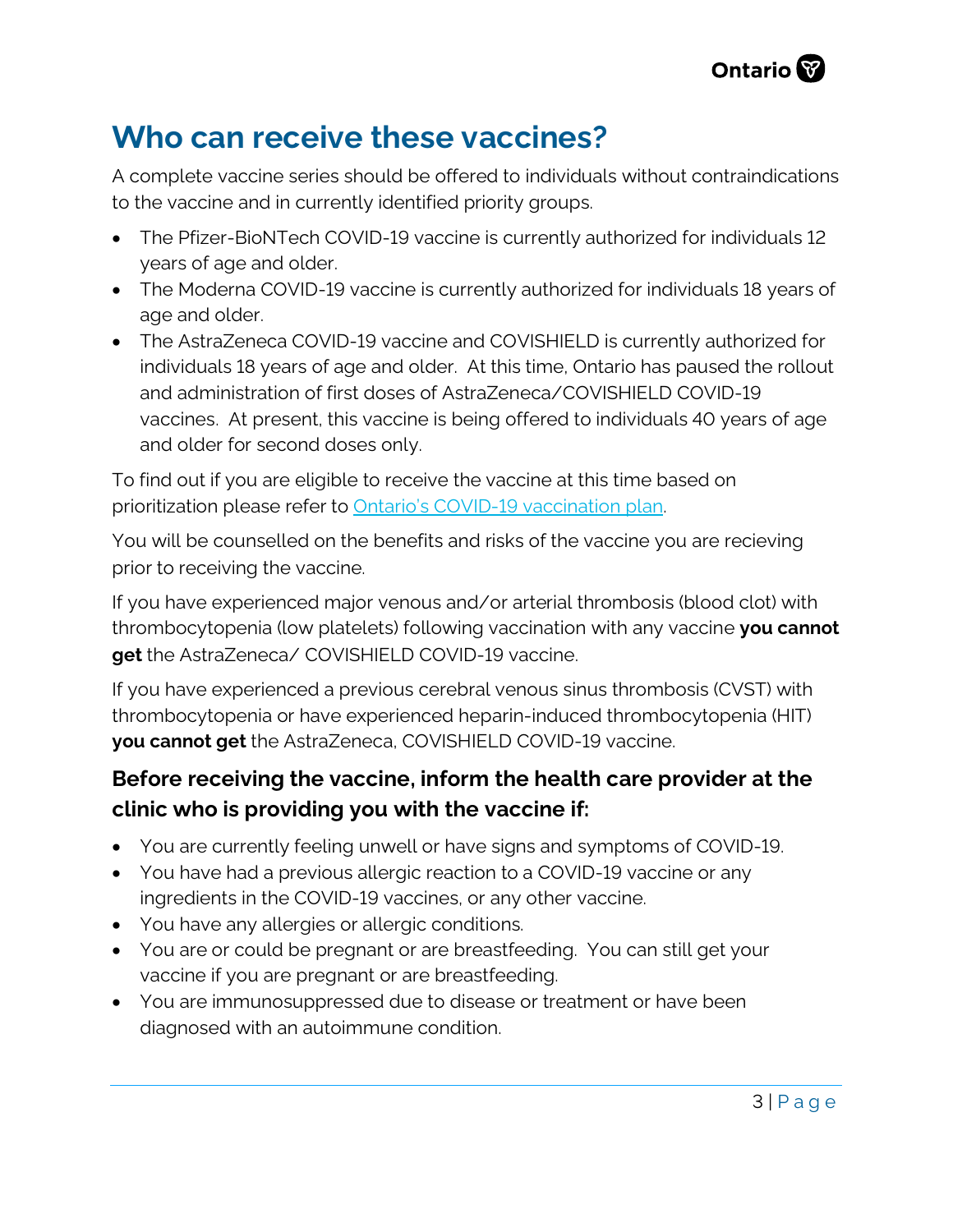- You have fainted or became dizzy after receiving a previous vaccine or medical procedure or you have a fear of needles. The healthcare provider may offer supports to assist you, for example, recommending that you receive the vaccine lying down to prevent fainting.
- You have a bleeding disorder or are taking medication that could affect blood clotting. This information will help the healthcare provider prevent bleeding or bruising from the needle at the time of vaccination.
- You have received any other vaccine (not COVID-19 vaccine) in the past 14 days.

The [Vaccination Recommendations for Special Populations](https://www.health.gov.on.ca/en/pro/programs/publichealth/coronavirus/docs/vaccine/COVID-19_vaccination_rec_special_populations.pdf) guidance document provides additional information for people who are breastfeeding or pregnant, have allergies, autoimmune conditions, or are immunocompromised due to disease or treatment. The [Vaccination in Pregnancy and Breastfeeding Decision-Making](https://www.health.gov.on.ca/en/pro/programs/publichealth/coronavirus/docs/vaccine/COVID-19_vaccination_pregnancy_clinical_support_tool.pdf) [Support Tool](https://www.health.gov.on.ca/en/pro/programs/publichealth/coronavirus/docs/vaccine/COVID-19_vaccination_pregnancy_clinical_support_tool.pdf) can help make an informed decision about COVID-19 vaccination during pregnancy and breastfeeding. If you have questions about whether the vaccine is right for you based on your medical condition, talk to your health care provider.

# **Who should delay receiving these vaccines?**

- Individuals who have received another vaccine (not a COVID-19 vaccine) in the previous 14 days.
- Individuals with symptoms of an acute illness (e.g., runny nose, sore throat, cough, fever, chills, diarrhea, nausea/vomiting); these individuals should wait until symptoms have completely resolved in order to avoid attributing any complications resulting from the illness to vaccine-related side effects.
- Individuals with [symptoms of COVID-19](https://www.canada.ca/en/public-health/services/diseases/2019-novel-coronavirus-infection/symptoms.html?utm_campaign=hc-sc-phm-21-22&utm_medium=sem&utm_source=ggl-grant&utm_content=ad-text-en&utm_term=coronavirus&adv=2122-0008&id_campaign=12663558361&id_source=119762101589&id_content=511679450570) (e.g., loss of taste or smell, shortness of breath, etc.) To minimize the risk of COVID-19 transmission, if these individuals arrive at an immunization venue, they will be instructed to follow current local public health measures including self-isolation, and be encouraged to get tested.
- Symptomatic and asymptomatic individuals who have been advised to selfisolate due to suspected or confirmed COVID-19 infection or due to close contact with a COVID-19 case should not attend a vaccine clinic and should wait to get their vaccine until their isolation period is over.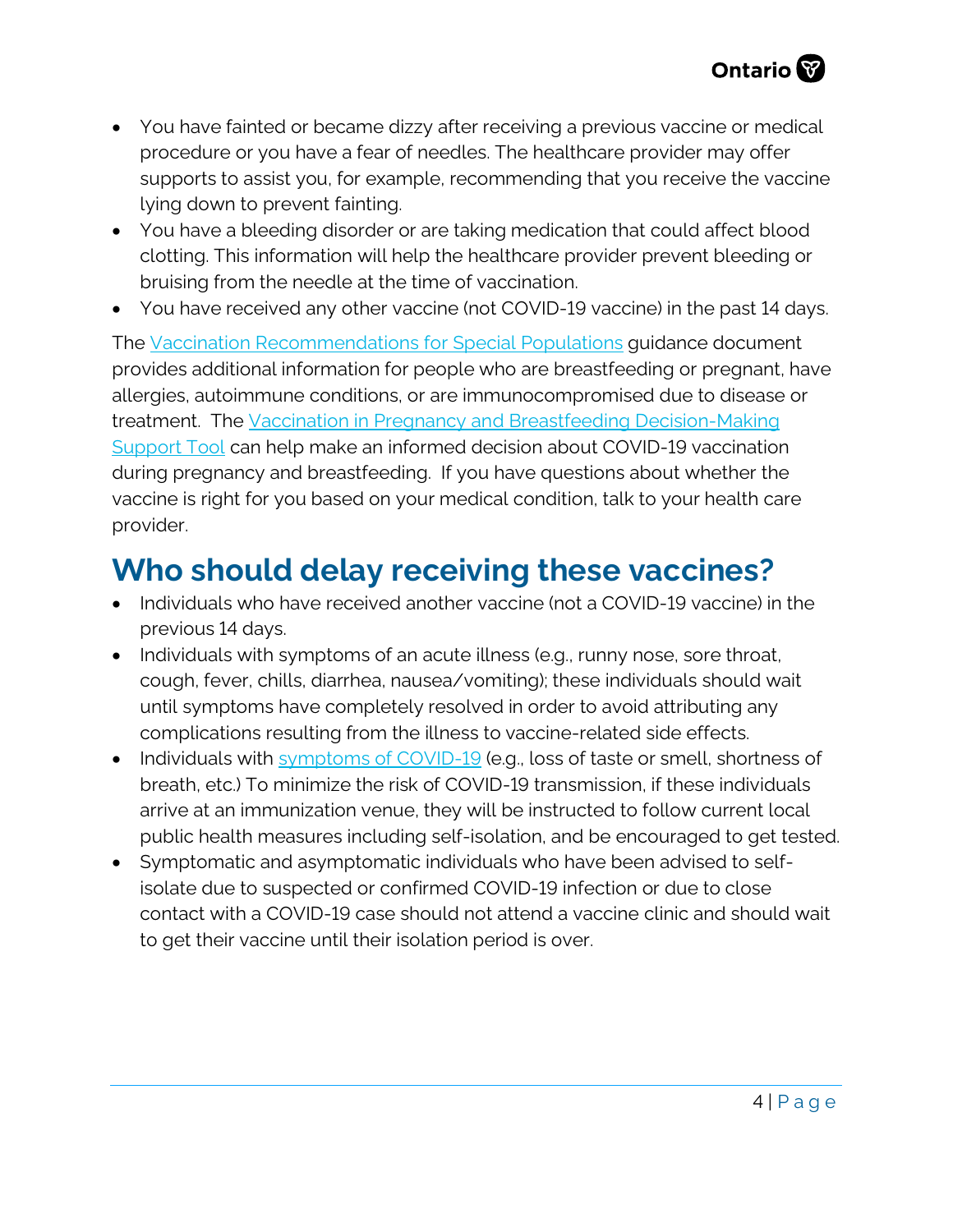

#### **How is the vaccine administered?**

The COVID-19 vaccine is given as a needle in the upper arm (into the deltoid muscle). The province is following current recommendations from the National [Advisory Committee on Immunication \(NACI\)](https://www.canada.ca/en/public-health/services/immunization/national-advisory-committee-on-immunization-naci/recommendations-use-covid-19-vaccines.html) to extend the time interval of the second dose of COVID-19 vaccine for the Pfizer-BioNTech and Moderna up to 16 weeks after the first dose and AstraZeneca/COVISHIELD vaccines at or greater than 12 weeks.

- Individuals who received a first dose of AstraZeneca/COVISHIELD and who do not wish to receive AstraZeneca/COVISHIELD for a second dose will be provided the option to receive an mRNA vaccine product for their second dose.
- Individuals who received a first dose of the Moderna or Pfizer mRNA vaccines may receive either Moderna or Pfizer for their second dose. Both the Moderna and Pfizer vaccines are very similar and [NACI advises](https://www.canada.ca/content/dam/phac-aspc/documents/services/immunization/national-advisory-committee-on-immunization-naci/naci-rapid-response-interchangeability-authorized-covid-19-vaccines-en.pdf) mRNA vaccines are safe to be used together in a vaccine schedule.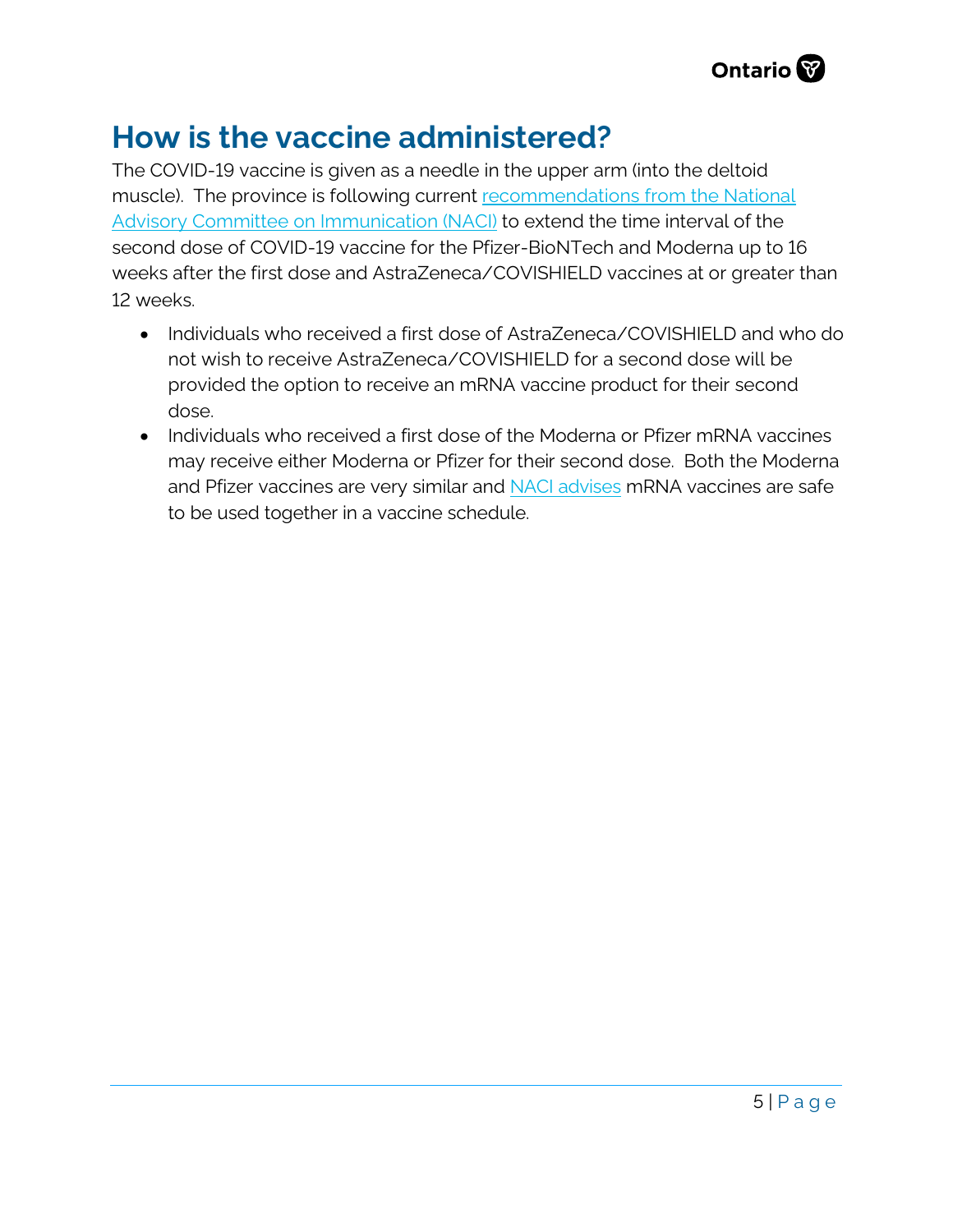

#### **What are the ingredients in the vaccines?**

| Ingredients     |        | <b>Pfizer-</b><br><b>BioNTech</b>                                                                                                                                                  | <b>Moderna</b>                                                                                                                                     | AstraZeneca/<br>and<br><b>COVISHIELD</b>                                                                                                                                                               |
|-----------------|--------|------------------------------------------------------------------------------------------------------------------------------------------------------------------------------------|----------------------------------------------------------------------------------------------------------------------------------------------------|--------------------------------------------------------------------------------------------------------------------------------------------------------------------------------------------------------|
| Medical         |        | <b>mRNA</b><br>$\bullet$                                                                                                                                                           | <b>mRNA</b><br>$\bullet$                                                                                                                           | Non-replicating<br>$\bullet$<br>viral vector<br>(ChAd)                                                                                                                                                 |
| Non-<br>medical | Lipids | ALC-0315<br>$\bullet$<br>ALC-0159 - a<br>$\bullet$<br>polyethylene<br>glycol (PEG)<br>1,2-Distearoyl-<br>$\bullet$<br>sn-glycero-3-<br>phosphocholine<br>(DSPC)<br>Cholesterol     | 1,2-distearoyl-<br>$\bullet$<br>sn-glycero-3-<br>phosphocholine<br>(DSPC)<br>Cholesterol<br>$\bullet$<br><b>PEG2000 DMG</b><br>$\bullet$<br>SM-102 | Disodium<br>$\bullet$<br>edetate<br>dihydrate<br>(EDTA)<br>Ethanol<br>$\bullet$<br>L-Histidine<br>$\bullet$<br>L-Histidine<br>$\bullet$<br>hydrochloride<br>monohydrate<br>Polysorbate 80<br>$\bullet$ |
|                 | Salts  | Dibasic sodium<br>$\bullet$<br>phosphate<br>dihydrate<br>Monobasic<br>$\bullet$<br>potassium<br>phosphate<br>Potassium<br>$\bullet$<br>chloride<br>Sodium<br>$\bullet$<br>chloride | Acetic acid<br>$\bullet$<br>Sodium acetate<br>$\bullet$<br>trihydrate<br>Tromethamine<br>$\bullet$<br>Tromethamine<br>$\bullet$<br>hydrochloride   | Magnesium<br>$\bullet$<br>chloride<br>hexahydrate<br>Sodium<br>$\bullet$<br>chloride                                                                                                                   |
|                 | Sugar  | Sucrose<br>$\bullet$<br>Water for<br>$\bullet$<br>injection                                                                                                                        | Sucrose<br>$\bullet$<br>Water for<br>injection                                                                                                     | Sucrose<br>$\bullet$<br>Water for<br>injection                                                                                                                                                         |

COVID-19 vaccines do not contain eggs, gelatin (pork), gluten, latex, preservatives, antibiotics or aluminum.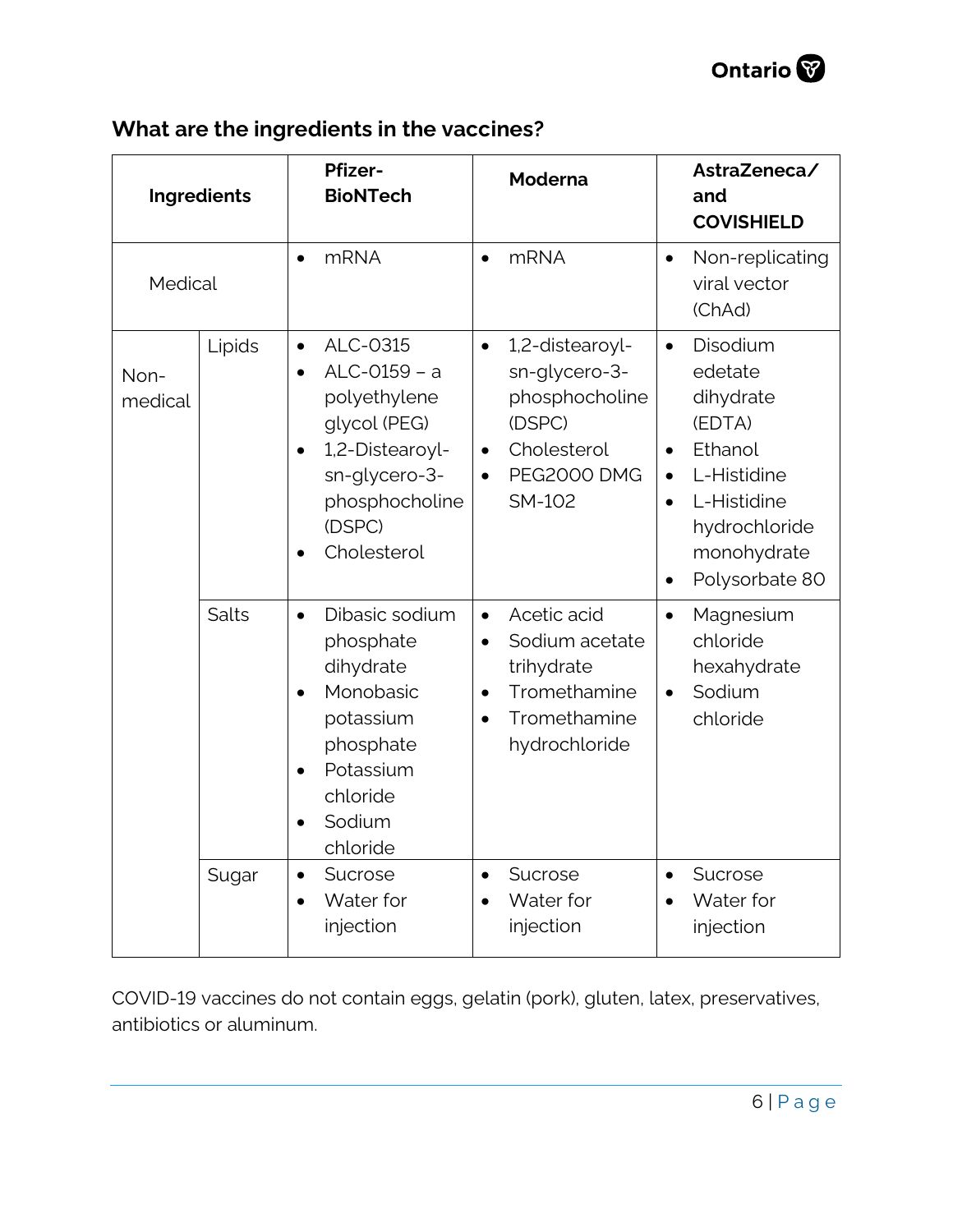

It is important to review this list carefully as some people may be allergic to these ingredients, including **polyethylene glycol (PEG), polysorbate 80** and/or **tromethamine**. However, these rarely cause allergic reactions. Polyethylene glycol (PEG) is found in products such as medications, bowel preparation products for colonoscopy, laxatives, cough syrups, dermal fillers, cosmetics, skin creams, toothpaste, contact lenses and contact lens solution. Polyethylene glycol can also be found in food or drinks, but is not known to cause allergic reactions from food or drinks. Polysorbate 80 is found in medical preparations (such as vitamin oils, tablets, and anticancer agents) and cosmetics. Tromethamine (trometamol or Tris) is a component in contrast media, oral and parenteral medications.

### **What are the side effects of the vaccine?**

COVID-19 vaccines, like all vaccines, may cause side effects in both adults and children, although not everyone experiences them and those who do experience them, mostly report mild side effects within the first 1-2 days after vaccination. The most commonly reported side effects after receiving a COVID-19 vaccine are localized reactions including pain, swelling, and colour changes in the skin (e.g. red, purple) at the injection site, and tiredness, headache, muscle pain, joint pain, chills, and mild fever. Studies evaluating people who were provided a second dose of Pfizer after a first dose of AstraZeneca COVID 19 vaccine reported increased frequency of short term mild side effects.

Ongoing studies on these COVID-19 vaccines indicate serious side effects found todate are **extremely rare.** People who have received the vaccine in these studies continue to be monitored for any longer-term side effects.

Clinic staff are prepared to manage a severe allergic reaction should it occur. When receiving your second dose of COVID-19 vaccine, **tell the health care provider administering the second dose if you had any side effects after the first dose.**

Very rarely, the AstraZeneca and COVISHIELD COVID-19 vaccines have been associated with a rare form of blood clot after vaccination. Doctors are calling this Vaccine-Induced Immune Thrombotic [Thrombocytopenia](https://covid19-sciencetable.ca/glossary/#thrombocytopenia) (VITT). These blood clots have two important features: they typically occur 4 to 28 days after vaccination, and they are associated with low platelets (tiny blood cells that help form blood clots to stop bleeding). VITT seems to be rare. The rate of VITT is estimated to be approximately 1 per 26,000 and 1 per 127,000 persons vaccinated with AstraZeneca and/or COVISHIELD COVID-19 vaccine.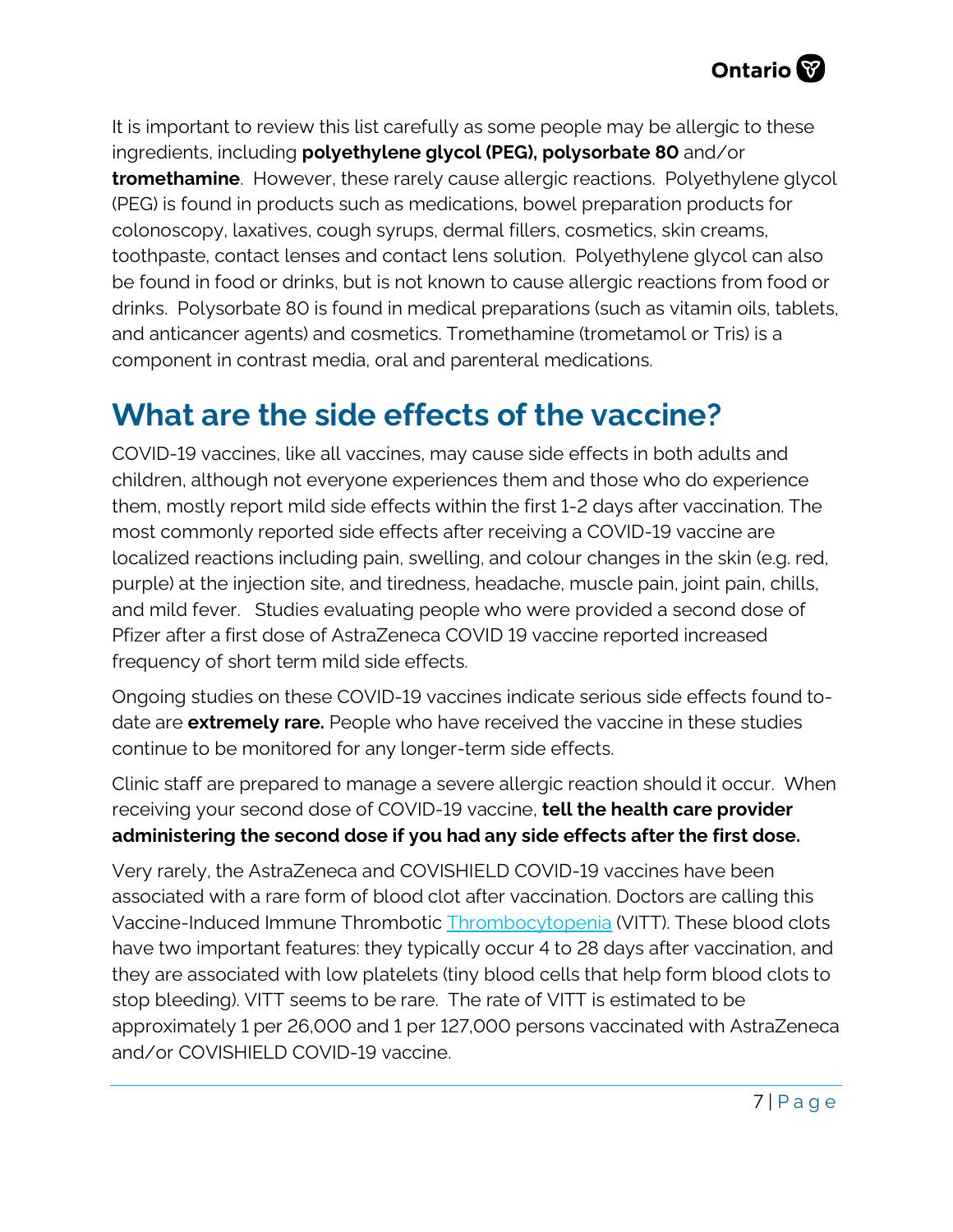

There have been [international reports](https://can01.safelinks.protection.outlook.com/?url=https%3A%2F%2Furldefense.com%2Fv3%2F__https%3A%2F%2Fwww.who.int%2Fnews%2Fitem%2F26-05-2021-gacvs-myocarditis-reported-with-covid-19-mrna-vaccines__%3B!!D0zGoin7BXfl!v_l42l6It1xK2jzMHH2EFYTq4yLNI9ncqTZkTm00dVeeRUpJTVs45I2cvIlZD4k-MAhegDM%24&data=04%7C01%7CHilary.Hall%40ontario.ca%7C70570439ae9a4eddd49708d930372299%7Ccddc1229ac2a4b97b78a0e5cacb5865c%7C0%7C0%7C637593835644225678%7CUnknown%7CTWFpbGZsb3d8eyJWIjoiMC4wLjAwMDAiLCJQIjoiV2luMzIiLCJBTiI6Ik1haWwiLCJXVCI6Mn0%3D%7C1000&sdata=XLSrKhGNAZ2drEul1CwGBR5K%2B4TWKCEuVveLzfagSi4%3D&reserved=0) of myocarditis (inflammation of the heart muscle) and pericarditis (inflammation of the sac in which the heart sits inside of the chest) following vaccination with COVID-19 mRNA vaccines. Cases have been mild, happening more commonly after the second dose of vaccine and more often in male adolescents and young adults. Symptoms have been reported to start a few days after vaccination. At this time, the Public Health Agency of Canada (PHAC) and Health Canada are not seeing higher rates of these conditions than would normally be expected due to other causes in the general population. No clear causal association has been established between myocarditis/pericarditis and mRNA vaccines. mRNA COVID-19 vaccines continue to be recommended in Canada and other countries where mRNA vaccines are being used. This situation is being monitored closely in Canada and internationally.

# **When should I call my health care provider?**

If you experience side effects that are worrying you or do not seem to be going away after a few days, contact your health care provider or seek medical attention. Go to the nearest **emergency department or call 911** if any of the following adverse reactions develop within three days of receiving the vaccine:

- hives
- swelling of the face or mouth
- trouble breathing
- serious drowsiness
- high fever (over 40°C)
- convulsions or seizures
- other serious symptoms (e.g., "pins and needles" or numbness)

If you have received the AstraZeneca/COVISHIELD vaccine and you develop any of the following symptoms after receiving the vaccine **please seek immediate medical attention**:

- shortness of breath
- chest pain
- leg swelling or pain
- persistent abdominal pain